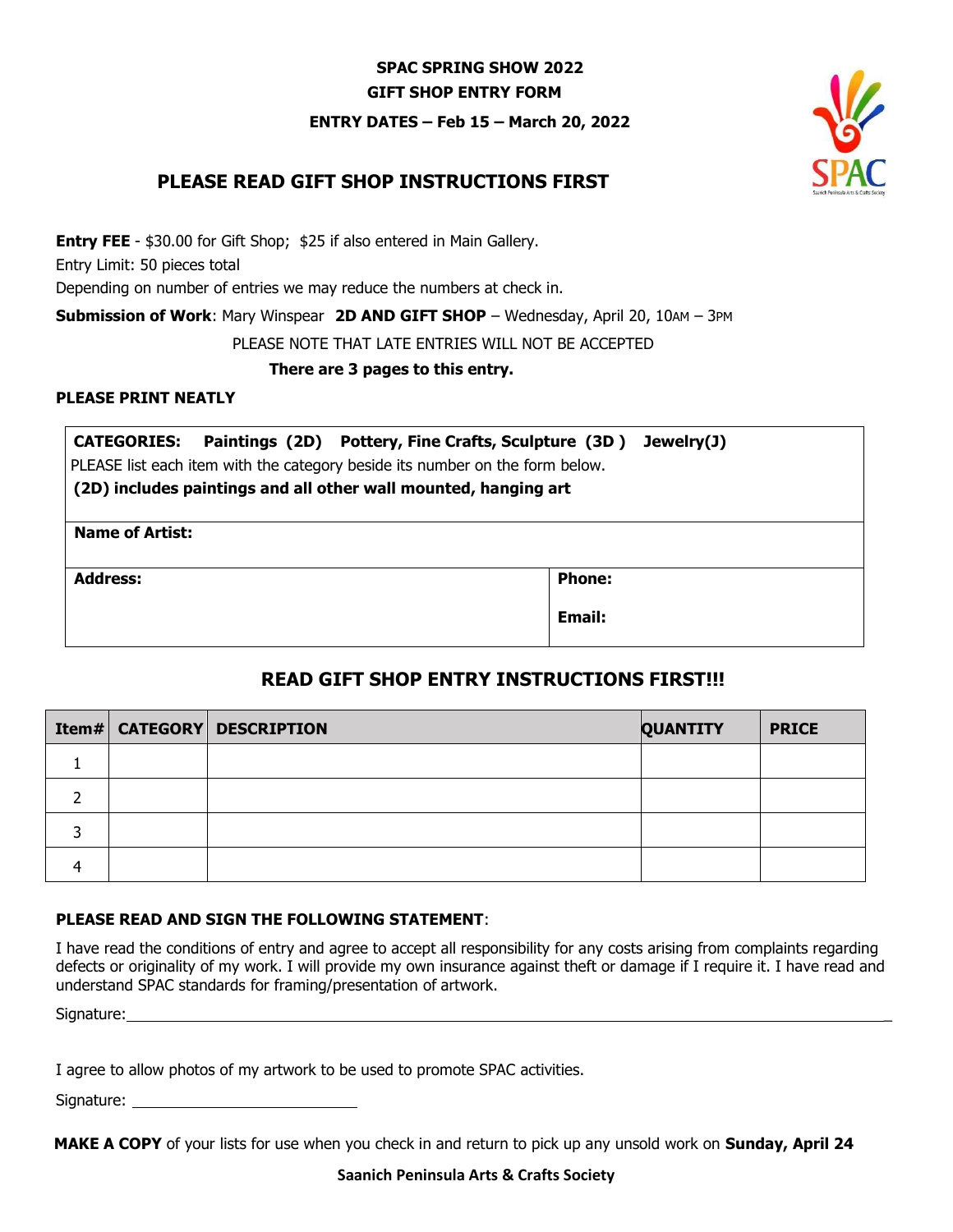Categories: **(P)** Hanging art **(3D)** Fine Crafts, Pottery, Sculpture **(J ),**Jewelry

| Item#            | Category | <b>Description</b> | Quantity | <b>Price</b> |
|------------------|----------|--------------------|----------|--------------|
| 5                |          |                    |          |              |
| $\boldsymbol{6}$ |          |                    |          |              |
| $\overline{7}$   |          |                    |          |              |
| $\, 8$           |          |                    |          |              |
| $\boldsymbol{9}$ |          |                    |          |              |
| $10\,$           |          |                    |          |              |
| $11\,$           |          |                    |          |              |
| $12\,$           |          |                    |          |              |
| $13\,$           |          |                    |          |              |
| 14               |          |                    |          |              |
| $15\,$           |          |                    |          |              |
| $16\,$           |          |                    |          |              |
| $17\,$           |          |                    |          |              |
| $18\,$           |          |                    |          |              |
| 19               |          |                    |          |              |
| $20\,$           |          |                    |          |              |
| $21\,$           |          |                    |          |              |
| $22\,$           |          |                    |          |              |
| 23               |          |                    |          |              |
| $24\,$           |          |                    |          |              |
| $25\,$           |          |                    |          |              |

**Notes:**

### **How to Submit your Paper entry form**

Mail it to: SPAC, Box 2542, Sidney, BC, V8L 4B9 Include a cheque for \$30, payable to Saanich Peninsula Arts and Crafts Society. If you are entering the Main Gallery as well, send 1 cheque for \$65 with the two entry forms. Entries must **arrive** by the deadline, March 20<sup>th</sup>. The postmark date is irrelevant.

### **SPRING SHOW ENTRY CHECKLIST**

- 1. I have included …….. pages & made a copy of both. ( 1 or 2 or 3 pages )
- 2. I have included the entry fee of \$30 (if not also entering the main gallery).
- 3. I have included my biography.

Please include all of the above with your entry form to ensure smooth processing of your work during check-in.

#### **Saanich Peninsula Arts & Crafts Society**